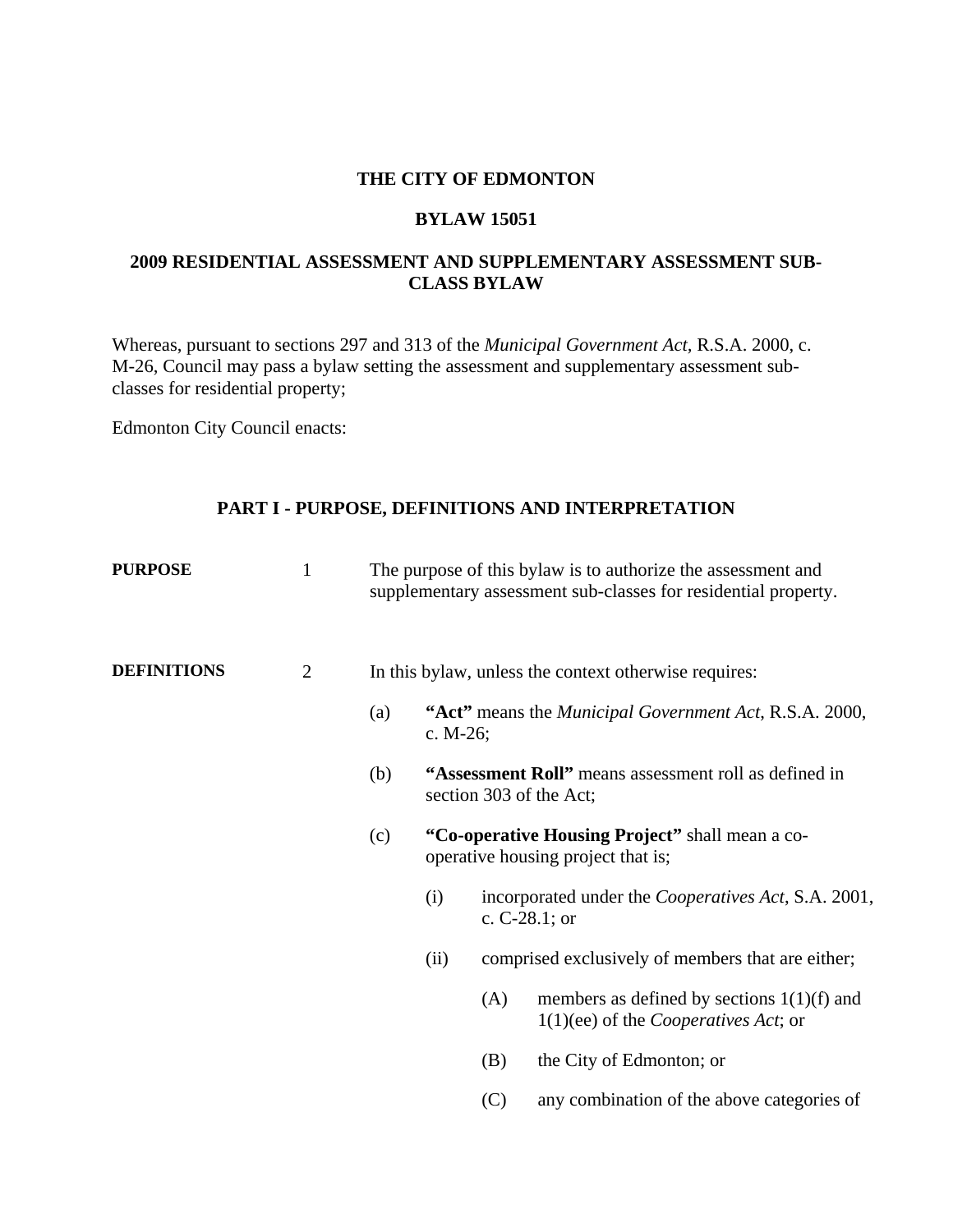A and B; and

- (D) includes property owned by a non-profit housing society incorporated under the *Societies Act*, R.S.A. 2000, c. S-14, and occupied by tenants.
- (d) **"Manufactured Home"** means manufactured home as defined in section 284(1)(m) of the Act;
- (e) **"Manufactured Home Community"** means manufactured home community as defined in section 284(1)(n) of the Act;
- (f) **"Mobile Home"** means mobile home as defined in section  $284(1)(n.1)$  of the Act;
- (g) **"Other Residential"** includes residential property not being used for the purposes of single family dwelling;
- (h) **"Residential Assessment Class Property"** means residential property as defined in section 297(4)(c) of the Act;
- (i) **"Single Family Residential"** includes:
	- (i) a detached dwelling occupied by a single family together with any other building located on the site that is ancillary to the use of the single family dwelling;
	- (ii) a residential unit and parking unit, if any, occupied by a single family and established under the same condominium plan, provided that the said residential unit and parking unit, if any, are occupied and used by the same single family;
	- (iii) a semi-detached dwelling unit, occupied by a single family, located on a single parcel of land forming the site thereof and registered as such at the Land Titles Office, together with any other building located on the site which is ancillary to the use of the semi-detached dwelling unit;
	- (iv) land and improvements forming the site of a cooperative housing project comprised of detached or attached dwelling units each of which is occupied by a single family only together with any other buildings located on the site and the use of which is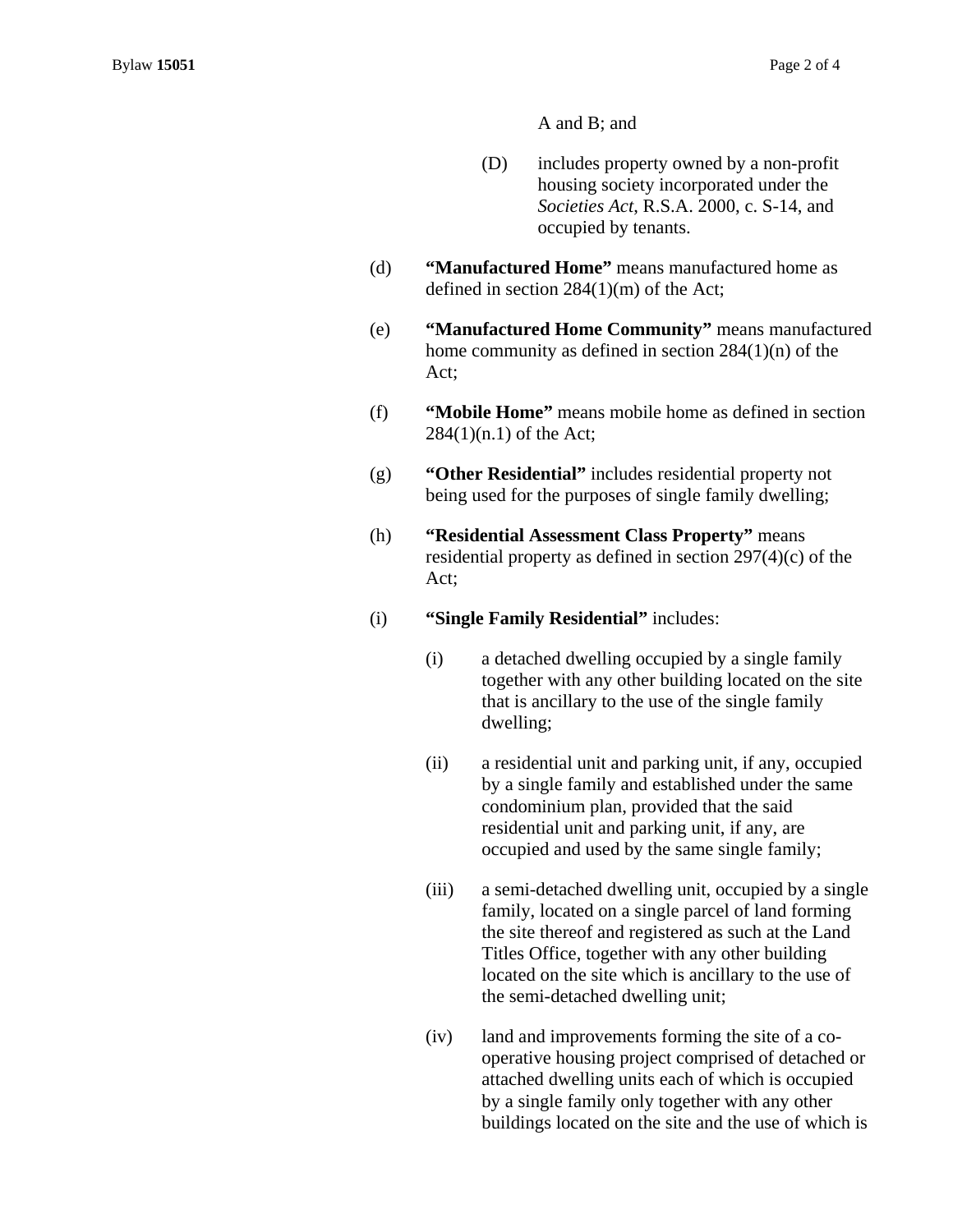**NUMBER AND GENDER REFERENCES** 

ancillary to the use of the said dwelling unit;

- (v) a mobile home or manufactured home located on a site in a mobile home park or manufactured home community, and any other improvements located on the site owned and occupied by the person occupying the mobile home or manufactured home;
- (vi) vacant single family residential property.
- (j) **"Supplementary Assessment"** means an assessment made pursuant to section 314 of the Act;
- (k) **"Supplementary Assessment Roll"** means a supplementary assessment roll as defined by section 315 of the Act.
- **RULES FOR INTERPRETATION**  3 The marginal notes and headings in this bylaw are for reference purposes only.

# **PART II - RESIDENTIAL ASSESSMENT AND SUPPLEMENTARY ASSESSMENT SUB-CLASSES**

**RESIDENTIAL ASSESSMENT AND SUPPLEMENTARY ASSESSMENT SUB-CLASSES**  4 For the purpose of the 2009 Assessment and Supplementary Assessment Rolls, all Residential Assessment Class Property within the City of Edmonton is hereby divided into the following sub-classes:

- (a) Residential Assessment Class Property
	- (i) Single Family Residential;
	- (ii) Other Residential.

## **PART III - GENERAL**

5 All references in this bylaw will be read with such changes in number and gender as may be appropriate according to whether the reference is to a male or female person, or a corporation or